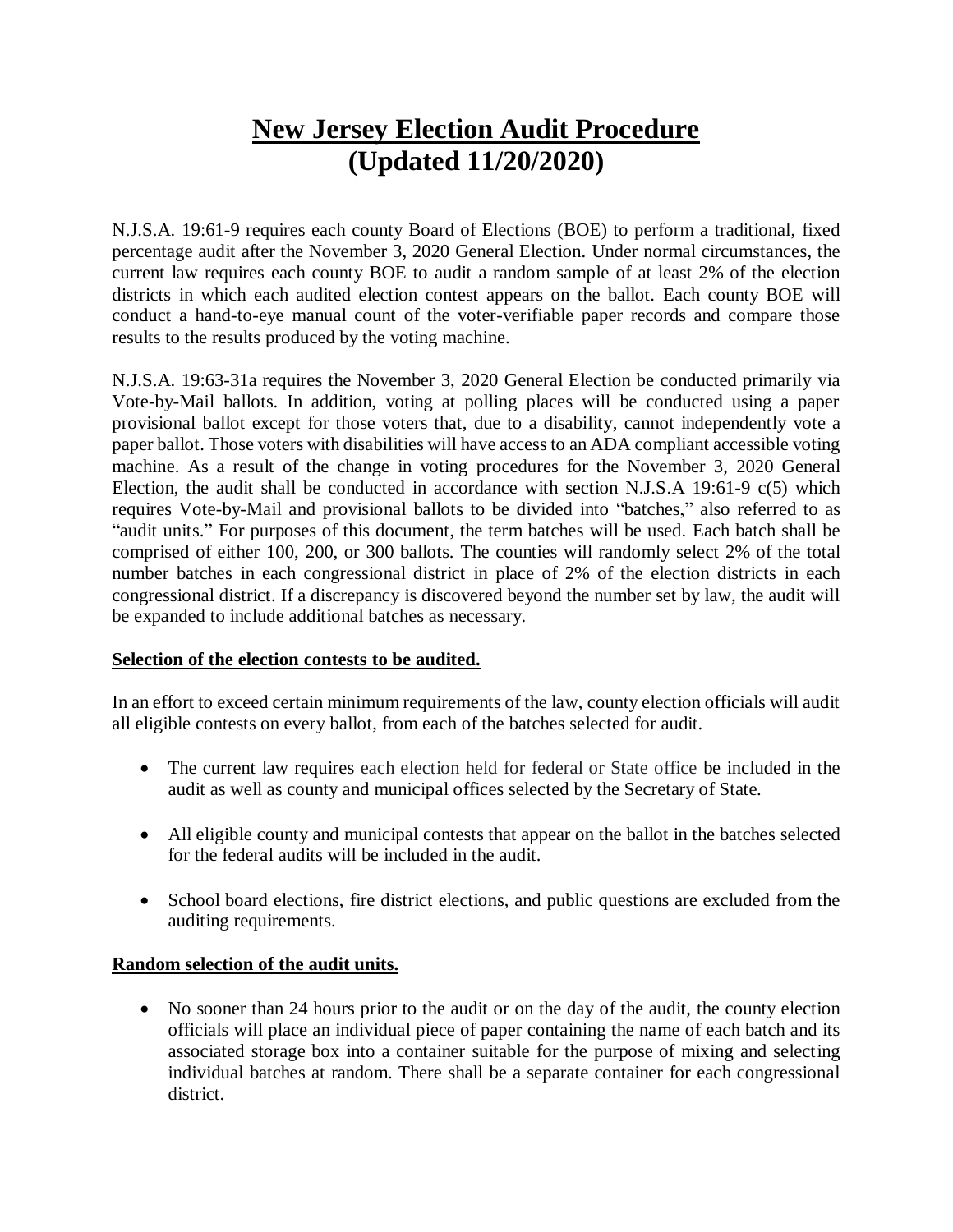- Vote-by-Mail ballots and provisional ballots (if counted electronically) will be divided into municipal batches unless the municipality contains split congressional districts or wards. When a municipality contains a split congressional district or wards, the batches shall be divided based on the split congressional district or wards. These batches will be uniquely identified and placed in the container with the corresponding batches for random selection.
- Each container will represent a congressional district within the county and only contain those batches that are part of that congressional district.
- All those present at the audit who wish to participate in the random selection of batches to be audited will put their names into a container suitable for the purpose of mixing and selecting names.
- A volunteer chosen at the audit will select the first name out of the container to begin the selection process.
- The individual chosen will select one batch out of the container in which the individual batches are contained. If there is more than one congressional district in the county, the congressional districts will be processed in order, one at a time, starting from the lowest numbered congressional district to the highest numbered congressional district.
- The batch chosen will be recorded and will be available for public inspection.
- After the batch has been recorded, the individual who made the selection will chose the name of the next participant to select a batch.
- This process will continue until the required number of batches have been selected.
- If there are not enough individual participants, once all names have been selected, all of the names will be placed back into the container and the process will continue until all batches have been selected. If there are no volunteers present to select batches, then the county election officials will select the batches using the same selection process as above.

## **Hand-to-eye counting of the ballots.**

- Each county Board of Elections shall assemble count teams of four members consisting of Democrats, Republicans, other political parties, and Unaffiliated voters. No more than two members of the count team can belong to the same political party.
- Two team members, not of the same political party, shall retrieve the ballot storage box for the batch selected.
- Two team members, not of the same political party, shall open the ballot storage box and retrieve the batch of ballots selected for audit.